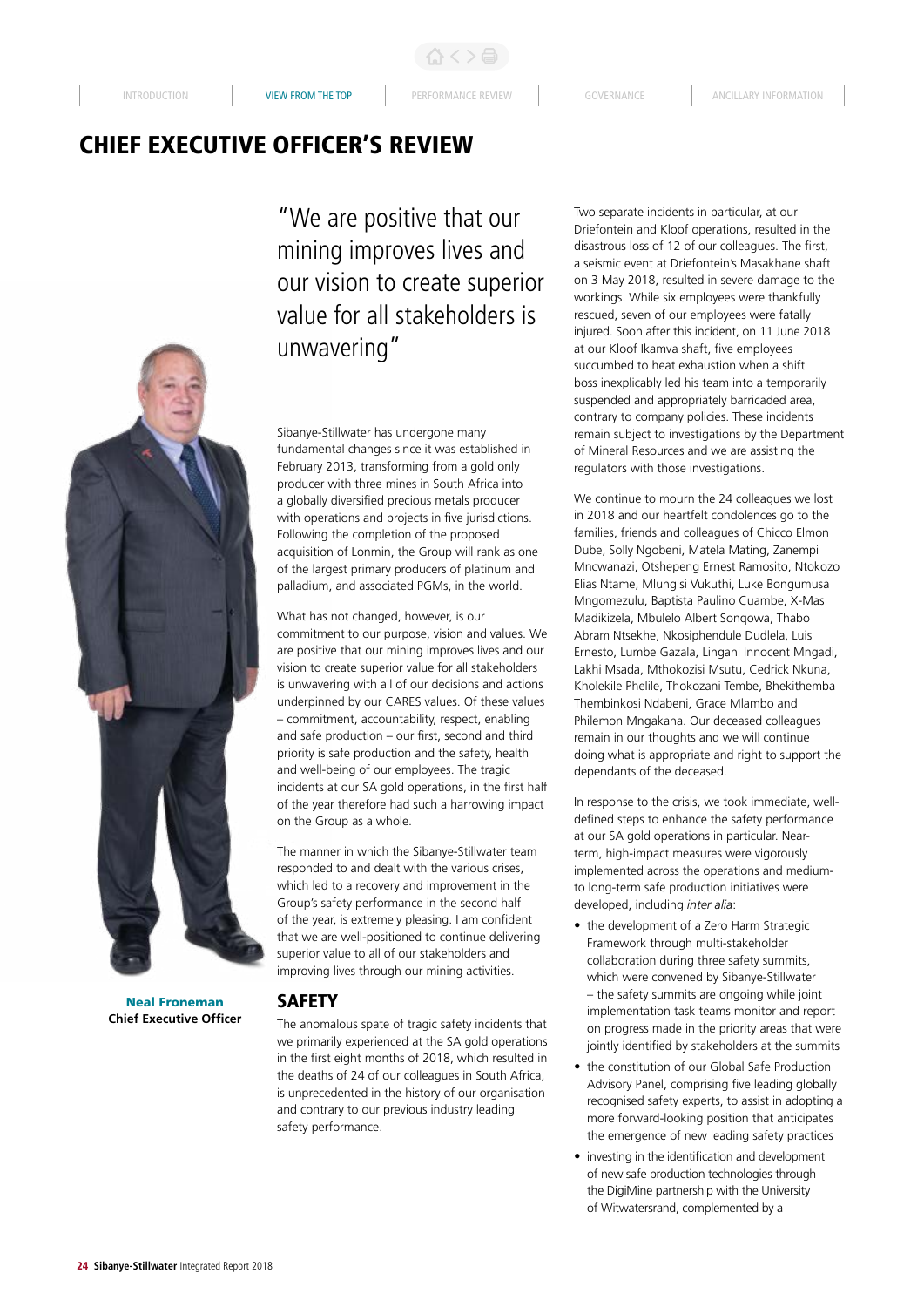$\langle \ \rangle$ a

"Virtual Centre of Excellence in Innovative Safe Production", which is made up of a global academic network of 19 leading mine safety experts who will contribute to enhancing modernisation for safe and sustainable production

Taking into consideration the substantial behavioural component involved in many fatal incidents in the mining industry, the desire to review our organisational culture and leadership to ensure that safety is inculcated as the foremost consideration in decisions at all levels, was identified as a continued priority. In this regard, a core strategic thrust over the course of the next three years will be to further develop a values-based organisational culture that supports safe production and delivery of our strategy by continuing to instil our CARES values as the context within which we make all our decisions as a cornerstone of culture transformation.

For further detail on what is being done to ensure our workplaces are safe, and to address safety behaviour and performance, *see Ensuring safe production, and Occupational health and wellbeing in this report*.

The initial outcomes of these initiatives have been heartening with the safety performance in the second half of 2018, across the Group, in stark contrast to that of the first half. The Group operations have been fatality-free since mid-August 2018, recording a total of seven million fatality-free shifts by 1 March 2019, with the SA operations also achieving seven million fatalityfree shifts on 6 March 2019. Group combined injury rates were essentially flat year-on-year with a slight deterioration in injury rates at the SA gold operations and the US PGM operations, offset by a significant improvement in injury rates at the SA PGM operations where the serious injury frequency rate (SIFR) improved by 15% – in the process setting new benchmarks for moderate to deep-level hard-rock mining in South Africa. These are commendable achievements considering the proportion of deep-level mining that is conducted across the Group and the number of people who operate in this environment on a daily basis.

This performance has restored and improved Sibanye-Stillwater's historic, industry-leading safety record but we are conscious that we operate in a dynamic environment, which can change rapidly, as we experienced in H1 2018, and as such, requires continuous vigilance, review and innovation to ensure ongoing improvement towards our ultimate goal of zero harm in the workplace. Consistent with our comprehensive approach and commitment to safe production, following the unfortunate tailings dam failure in Brazil, we have concluded additional audits of our tailings storage facilities globally – no immediate risks have been identified.

### FINANCIAL REVIEW

As a result of the critical impact of the safety incidents and other unanticipated operational disruptions as well as the strike (as referred to by our Chairman in the preceding pages) on production at our SA gold operations, the Group delivered a underpar financial performance in 2018. Our strategic commodity diversification into the PGM sector and the geographical benefits of the Stillwater acquisition clearly compensated for the operational challenges experienced at the SA gold operations however, with Group adjusted EBITDA only R676 million (7%) lower year-on-year despite adjusted EBITDA from the SA gold operations declining by R3,946 million for the same period.

The Group's major source of earnings is now our US PGM operations, which accounted for approximately 50% of Group adjusted EBITDA of R8,369 million (US\$632 million) in 2018 compared with R9,045 million (US\$680 million) in 2017, primarily due to the increasing dollar palladium price and strong PGM operational performance. The higher rand PGM basket price and sustained operational performance from the SA PGM operations also resulted in the contribution from the SA PGM operations increasing substantially from 18% of Group adjusted EBITDA in 2017 to 34% in 2018. The SA gold operations contributed only 16% of Group adjusted EBITDA in 2018 compared with 59% in 2017.

**Profitability (adjusted EBITDA) and R/US\$ exchange rate**



Consistent with our three-year strategic goals, proactive steps to address our balance sheet leverage were also taken during the year with the US\$500 million stream transaction, secured in July, of which the largest portion was successfully applied towards reducing US\$400 million of longterm debt. Significant progress on our deleveraging strategy was, however, delayed by the sharp decline in adjusted EBITDA from our SA gold operations in 2018 with the Group's net debt to adjusted EBITDA (net debt:adjusted EBITDA) ratio of 2.5x at the end of 2018 only marginally improved on the position at the end of 2017. Having secured an extension of the 3.5x net debt:adjusted EBITDA ceiling until

"The Group's dominant source of earnings is now our US PGM operations"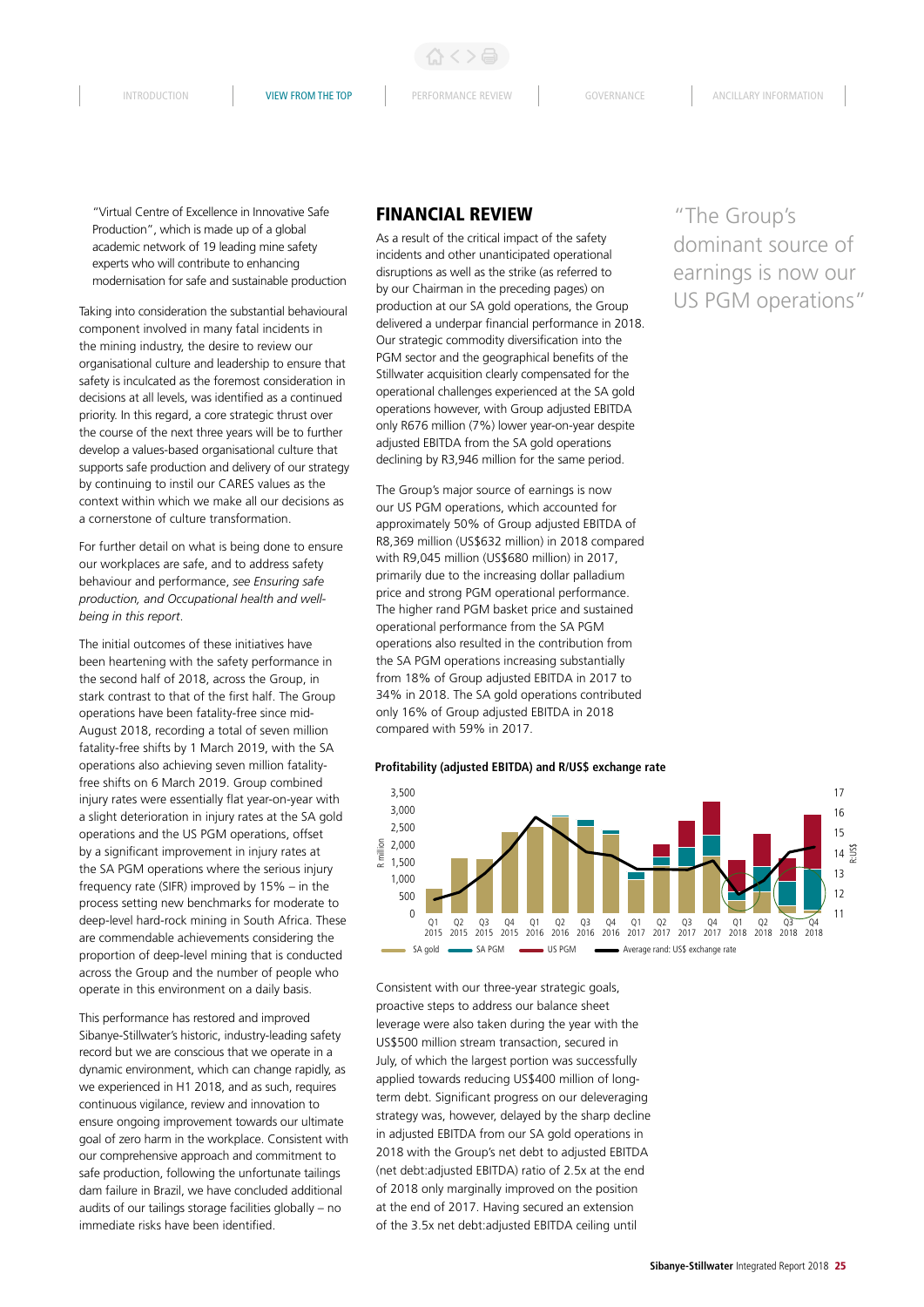# CHIEF EXECUTIVE OFFICER'S REVIEW CONTINUED

the end of 2019 and a covenant holiday for Q1 2019, we have sufficient headroom on our lender covenants and our liquidity remains adequate. Ongoing strength in spot precious metals prices in 2019 is expected to support our deleveraging efforts in the coming year.

Group adjusted free cash flow<sup>1</sup> (FCF) was similarly impacted by the operational disruptions experienced by the SA gold operations. The Group recorded negative FCF of R12 million (US\$1 million) for 2018, which was an R851 million (US\$64 million) improvement relative to the comparable period in 2017 with negative FCF of R1,093 million (US\$83 million) from the SA gold operations, offset by a tenfold increase in FCF from the SA PGM operations to R881 million (US\$67 million) and FCF from the US PGM operations of R387 million (US\$29 million), which was significantly higher than negative FCF of R483 million (US\$36 million) for 2017. The significant increase in precious metals prices in 2019 thus far, if sustained, will have extremely positive implications for Group FCF in 2019.

# OPERATIONAL REVIEW

#### **US PGM operations**

Mined 2E PGM production for the year of 592,608 2Eoz was towards the upper end of guidance for the year, reflecting the ongoing buildup of production at Blitz and record production from the East Boulder mine with All-in-sustaining cost (AISC) of US\$677/2Eoz in line with annual guidance.

The Columbus Metallurgical Complex performed steadily in 2018, processing 619,683oz of mined 2E PGM and 686,592oz of recycled 3E PGM, despite the rebuild and expansion of the second electric furnace (EF2) restricting processing flexibly. Recommissioning of EF2 in January 2019 will add smelter capacity and significantly enhance flexibility for the rest of the year. The recycling division averaged 22.0 tonnes of feed material per day in 2018, compared with an average feed rate of 24.2 tonnes per day in 2017. This was a noteworthy achievement, given the smelting constraints experienced by the complex during the year.

After regressing in the first half of 2018, the palladium price regained its momentum in August 2018 with palladium and rhodium ending the year strongly. The 9% year-on-year increase in the average 2E PGM basket price received to US\$1,007/2Eoz, coupled with the strong operating performance, boosted adjusted EBITDA from the US PGM operations for 2018 to US\$314 million (R4,152 million) from US\$161 million (R2,143 million) in 2017 with the adjusted

EBITDA margin of the underground operations increasing from 43% for 2017 to 46% for 2018 and the adjusted EBITDA margin for the US PGM operations as a whole (including the lower margin recycling operations) increasing from 23% for 2017 to 26% for 2018. The continued rise in the palladium spot price in 2019, which increased by 37% from an average PGM basket price for 2018 of US\$1,007/2Eoz to a spot price of US\$1,375/2Eoz, if maintained will have a considerable enhancement to profitability from the US PGM operations.

The production build-up at Blitz remains on schedule with three stope blocks successfully commissioned in 2018. Two additional stopes are scheduled for commissioning in 2019, which are expected to add a further 40,000 2Eoz to 60,000 2Eoz to annual production. A total of 10 producing areas or stopes are expected to be commissioned at Blitz by late 2021, adding 300,000 2Eoz of annual production, on average, from 2022.

Continuous improvement and optimisation of operational performance is a core focus area across the Group and incremental expansion of production at the East Boulder mine, the Fill the Mill (FTM) project, was recently approved by our Board. The FTM project is expected to deliver approximately 40,000oz of 2E PGM annually from late 2020 through incremental expansion of mining and certain support facilities at the East Boulder mine and Columbus Metallurgical Complex with the additional production from FTM expected to reduce operating costs at East Boulder by approximately 5% over the project's 10-year operating life.

### **SA PGM operations**

The SA PGM operations continued to perform strongly with full-year 4E PGM production of 1,175,672oz for the year ended 31 December 2018, exceeding the upper limit of guidance, and average AISC well below the lower guidance limit of R10,750/4Eoz (US\$825/4Eoz).

Despite ongoing weakness in the platinum price, the average 4E PGM basket price of R13,838/4Eoz (US\$1,045/4Eoz) in 2018 was 10% higher than it was in 2017, primarily due to significant increases in palladium and rhodium prices (which comprise approximately 31% and 9% of the 4E prill split respectively) and a weaker rand exchange rate.

The significant leverage of the SA PGM operations to the higher basket prices, as a result of a disciplined operating performance, is evident in the 67% year-on-year increase in adjusted EBITDA to R1,881 million (US\$136 million) for H2 2018. Similarly, adjusted EBITDA for the full year of

"Continuous improvement and optimisation of operational performance is a core focus area across the Group"

*<sup>1</sup> Adjusted free cash flow is defined as net cash from operating activities before dividends paid, net interest paid and deferred revenue advance received less additions to property, plant and equipment, and is not an IFRS measure. For a reconciliation of net cash from operating activities to adjusted free cash flow, see the Annual Financial Report 2018*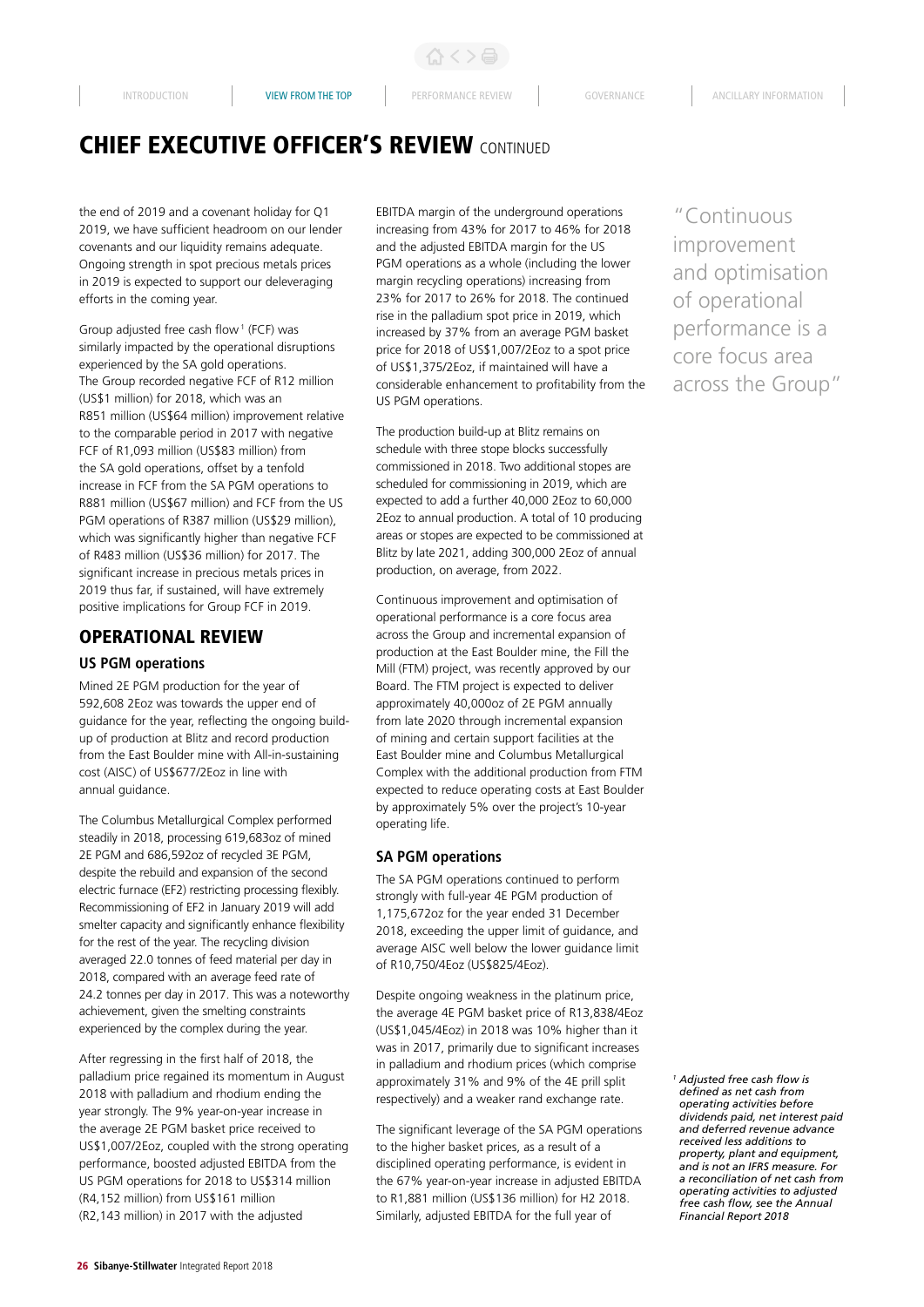INTRODUCTION **VIEW FROM THE TOP** PERFORMANCE REVIEW GOVERNANCE ANCILLARY INFORMATION

R2,882 million (US\$218 million) was 81% higher than it was in 2017 with the adjusted EBITDA margin increasing from 12% in 2017 to 19% in 2018. As with the US PGM operations, at the spot 4E PGM basket price of R17,670/4Eoz at close of day on 6 March 2019, the proforma adjusted EBITDA from the SA PGM operations would have been approximately 100% higher at R3,812 million (US\$268 million).

# **Impact of changes to processing arrangements for Rustenburg operation from 1 January 2019**

In line with Sibanye-Stillwater's mine-to-market PGM strategy and according to the processing agreements with Anglo American Platinum, the processing arrangement for Rustenburg production changed from a PoC arrangement to a toll processing arrangement from 1 January 2019.

In terms of the PoC arrangement, Sibanye-Stillwater delivered metals concentrate from the Rustenburg operations to Anglo American Platinum for smelting and refining and Anglo American Platinum retained a percentage of the metal-in-concentrate as payment for processing the concentrate. The cost of this PoC charge was offset against revenue and reflected as an equivalent discount to the 4E PGM basket price received.

In terms of the toll arrangement, Sibanye-Stillwater will pay an agreed rate to Anglo American Platinum to smelt and refine concentrate from the Rustenburg operation but will own and sell all the refined metal produced. From a reporting perspective, Sibanye-Stillwater will no longer reflect a discount in its revenue and will receive the full average 4E PGM basket price although costs and unit costs will be higher than under the PoC arrangement, reflecting the additional tolling costs.

At the current spot 4E PGM basket price, the net result of this contractual change has a positive financial impact with the increased revenue more than offsetting the additional toll cost and, as a result, beneficial commercially and strategically. The change in the arrangement, however, results in a delay in the recognition of revenue due to the point of sale being extended to the end of the processing pipeline, which affects the recognition of revenue for 2019.

Under the PoC arrangement, a sale was recognised and accounted for on delivery of concentrate to Anglo American Platinum as the control transferred to Anglo American Platinum pursuant to the sales contract. The sale price was previously determined on a provisional basis and adjustments to the sale price were made, based on movements in the metal prices up to the date of final pricing.

Under the toll arrangement, a sale will only be accounted for after the refined metals are sold, approximately four months after delivery of the concentrate to Anglo American Platinum. From an accounting perspective, this is the point when the control is transferred to the customer.

This change has resulted in:

- the revenue recognition cycle being delayed with minimal revenue and earnings recognised from the Rustenburg operation during Q1 2019 and an associated deferral of the recognition of costs
- a permanent increase in inventory and a similar reduction in trade receivable balances so the net impact on working capital is minimal
- cash flow is largely unaffected

As a result of these changes, adjusted EBITDA from the Rustenburg operation will not be recognised during Q1 2019, which will impact our net debt:adjusted EBITDA leverage ratio during the transition of the commercial arrangements. Following further discussions with our lenders, a covenant holiday for Q1 2019 has been agreed. We consequently have sufficient headroom on our lender covenants and liquidity remains adequate.

### **SA gold operations**

As announced on 1 August 2018, all conditions precedent to the DRDGOLD transaction were met and the transaction was implemented on 31 July 2018. Sibanye-Stillwater consolidated DRDGOLD in its operating and financial results from 1 August 2018 and the current operating results include 1,870kg (60,122oz) from DRDGOLD.

Total gold production, including DRDGOLD, declined by 16% year-on-year to 36,600kg (1,176,700oz) primarily due to the impact of the anomalous H1 2018 safety incidents and other operational disruptions (the disruption of electrical power to the Beatrix operations and seismic damage to infrastructure at the Driefontein 1 and Kloof 3 shafts) and the AMCU strike in the second half of the year, as well as cessation of underground mining at the Cooke operations in late 2017, which accounted for 956kg (30,736oz) or 32% of the reduction. On a like-for-like basis, gold production (excluding DRDGOLD and the Cooke underground operations) also declined by 16% year-on-year to 34,676kg (1,114,800oz).

The impact of the 16% decline in production year-on-year is evident in the 15% increase in AISC for 2018 to R557,530/kg (US\$1,309/oz) despite cost of sales before amortisation and depreciation (including DRDGOLD and the Cooke underground operations) remaining flat year-on-year.

"In line with Sibanye-Stillwater's mine-to-market PGM strategy"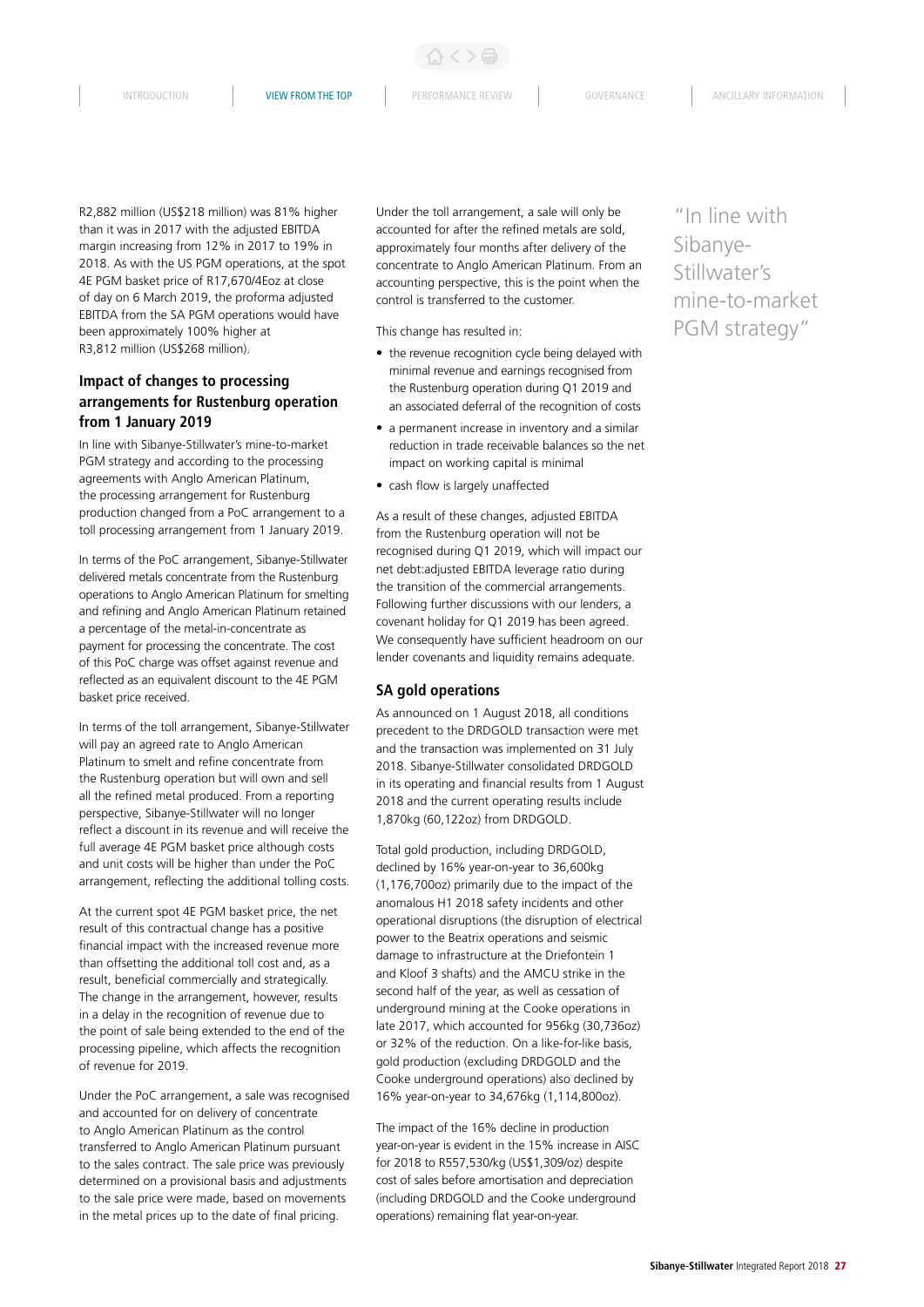ひくと骨

# CHIEF EXECUTIVE OFFICER'S REVIEW CONTINUED

The significant fixed overhead cost component (over 80% of operating costs) for the SA gold operations makes costs very sensitive to production volume changes. As a result, unit costs such as AISC invariably increase with reductions in production volumes.

The average received rand gold price for 2018 of R535,929/kg (US\$1,259/oz) was flat year-onyear. Combined with the significant decline in production, this resulted in adjusted EBITDA from the SA gold operations declining to R1,362 million (US\$103 million) from R5,309 million (US\$399 million) in 2017.

### SECTION 189A

While the profitability of the SA gold operations is currently distorted by the production impact of the safety incidents and ongoing strike action, there are fundamental profitability issues, particularly at the Driefontein 2, 6, 7 and 8 shafts and at Beatrix 1 shaft. These will be addressed through consultation with stakeholders in terms of Section 189A of the Labour Relations Act. Notice in this regard was given to stakeholders on 14 February 2019.

This follows notices issued under Section 52(1)(a) of the Mineral and Petroleum Resources Development Act in October 2018 in respect of Beatrix and

#### Precious metals price performance (%)

Driefontein, advising stakeholders of the marginal profitability of the mining rights that should have prompted engagements with the stakeholders on each of the mines about measures that could be taken to secure improved financial sustainability. Sadly, such constructive engagements did not transpire as strike-related issues dominated the intervening period.

Through the formal Section 189A consultation process, Sibanye-Stillwater and affected stakeholders will together consider measures to avoid and mitigate possible retrenchments of up to 5,780 employees and 800 contractors, and seek alternatives to the potential cessation or downscaling of operations at the affected shafts. We are confident that this process will reposition the SA gold operations for sustainable, profitable safe production.

# STRATEGIC REVIEW

Sibanye-Stillwater's transition from a South African gold producer to a diversified global precious metals producer was well-timed. The announcements of the Aquarius and Rustenburg acquisitions in late 2015 preceded a sustained period of increasing palladium and rhodium prices, which have risen by over 200% and 370% from respective low price points in 2016, more than offsetting the moribund platinum price.

"Sibanye-Stillwater's transition from a South African gold producer to a diversified global precious metals producer was well-timed"

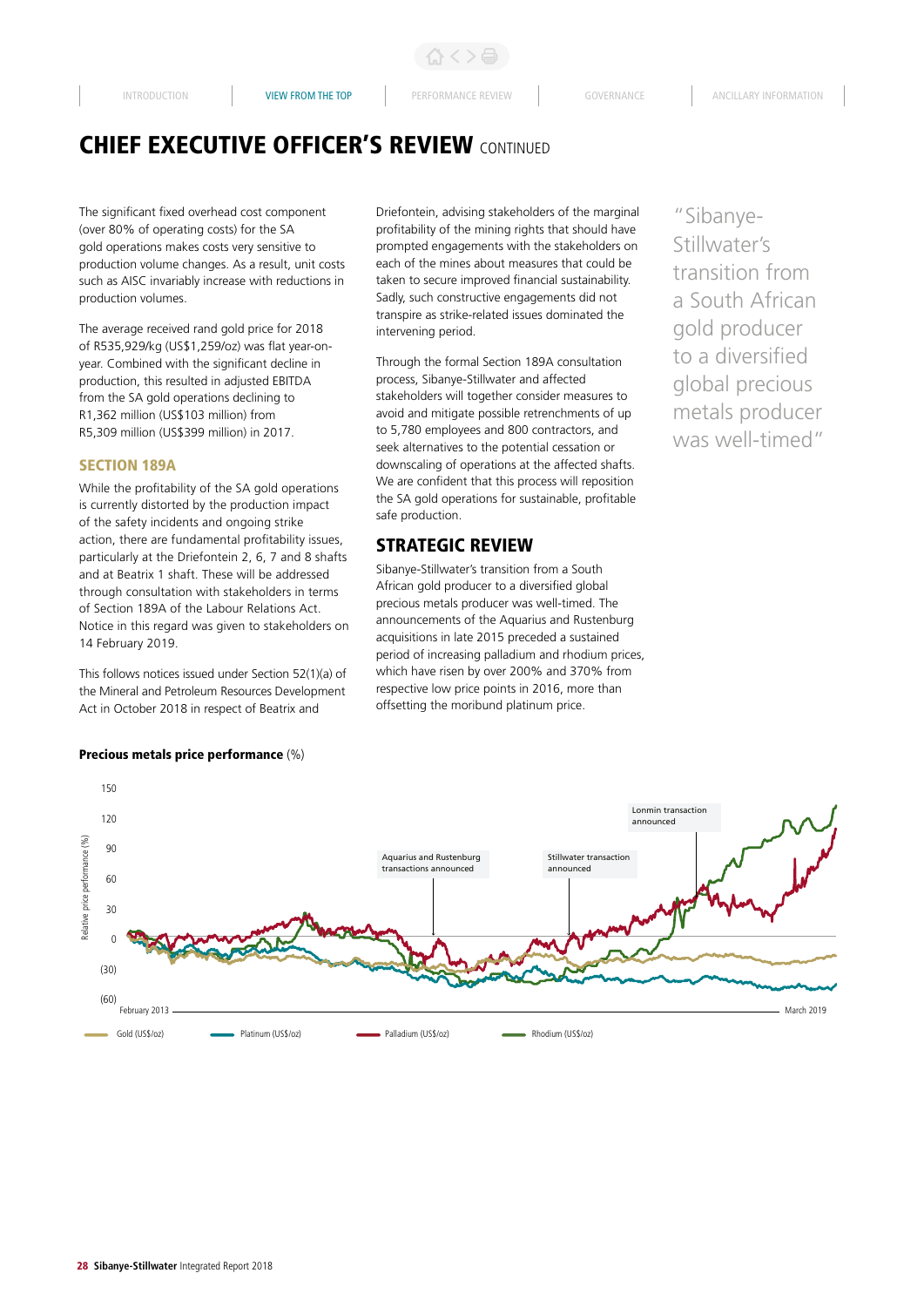INTRODUCTION **VIEW FROM THE TOP** PERFORMANCE REVIEW GOVERNANCE ANCILLARY INFORMATION

くゝ品

The spot rand 4E PGM basket price of R17,695/4Eoz is approximately 60% higher than it was when the Aquarius and Rustenburg transactions were announced with the spot dollar 2E PGM basket price of US\$1,375/2Eoz also approximately 60% higher than it was at the time of the Stillwater acquisition announcement.

Through these acquisitions, Sibanye-Stillwater has built a sizeable PGM business producing 1.77Moz of 4E/2E at a favourable point in the PGM price cycle. The approximate R34 billion cost of these acquisitions (when PGM prices were significantly lower) is at the low end of historical acquisition prices in the sector and compares favourably with current market valuations for similar-sized peers in the PGM industry, which have recently significantly rerated. Following completion of the proposed acquisition of Lonmin, it is expected that Sibanye-Stillwater will become the largest producer of mined platinum in the world, the second largest producer of palladium globally after Norilsk Nickel, and joint largest rhodium producer with Impala Platinum Holdings. On a gold equivalent basis, Sibanye-Stillwater remains extremely relevant, ranking third behind

the proposed Newmont Mining Corporation/ Goldcorp and Barrick Gold Corporation.

On 14 December 2017, we announced an all share offer to acquire 100% of Lonmin. Despite achieving a number of significant milestones during the year, including the approval of the United Kingdom Competition and Markets Authority and the South African Competition Tribunal, subject to specific conditions, an appeal against the Competition Tribunal ruling by AMCU on 19 December 2018 has delayed the completion of the transaction. The Competition Appeal Court of South Africa has set down 2 April 2019 as the date for the hearing of the appeal. As announced on 15 January 2019, Sibanye-Stillwater and Lonmin have agreed to extend the long-stop date for completion of the proposed acquisition to 30 June 2019. Sibanye-Stillwater remains committed to the proposed acquisition – a logical step in further progressing our PGM strategy – which the Board believes will be value-accretive for Sibanye-Stillwater shareholders.

*Further detail on the proposed Lonmin acquisition is available at www.sibanyestillwater.com/investors/ transactions/lonmin*

"Sibanye-Stillwater is expected to become the largest producer of mined platinum in the world"

#### **Ranking of 2018 platinum production** (Moz)

**Ranking of 2018 rhodium production** (Moz)





#### **Ranking of 2018 palladium production** (Moz)



#### **Ranking of 2018 gold and gold equivalents production** (Moz)



Sibanye-Stillwater gold production Sibanye-Stillwate (pre-Lonmin) gold equivalents

<sup>1</sup> 2018 full year production from Sibanye-Stillwater proforma Lonmin (September 2018 annuals) excluding recycling volumes – the inclusion of Lonmin *information for 2018 is illustrative only as the Lonmin acquisition has not yet been completed and remains subject to a number of conditions, including Lonmin and Sibanye-Stillwater shareholder approvals and the approval of the High Court of England and Wales*

*<sup>2</sup> Peer group information using public company filings for platinum, palladium and rhodium reflect primary production (where available) for H1 2018 annualised unless full year numbers were available while compiling these rankings* 

*<sup>3</sup> Sibanye-Stillwater gold equivalents completed on a 4E PGM basis, and gold equivalent ounces calculated as PGM basket price in the period (R14,729/oz)/average gold price (R552,526/kg) in the period multiplied by PGM production (4E) using the Sibanye-Stillwater 2018 prill split*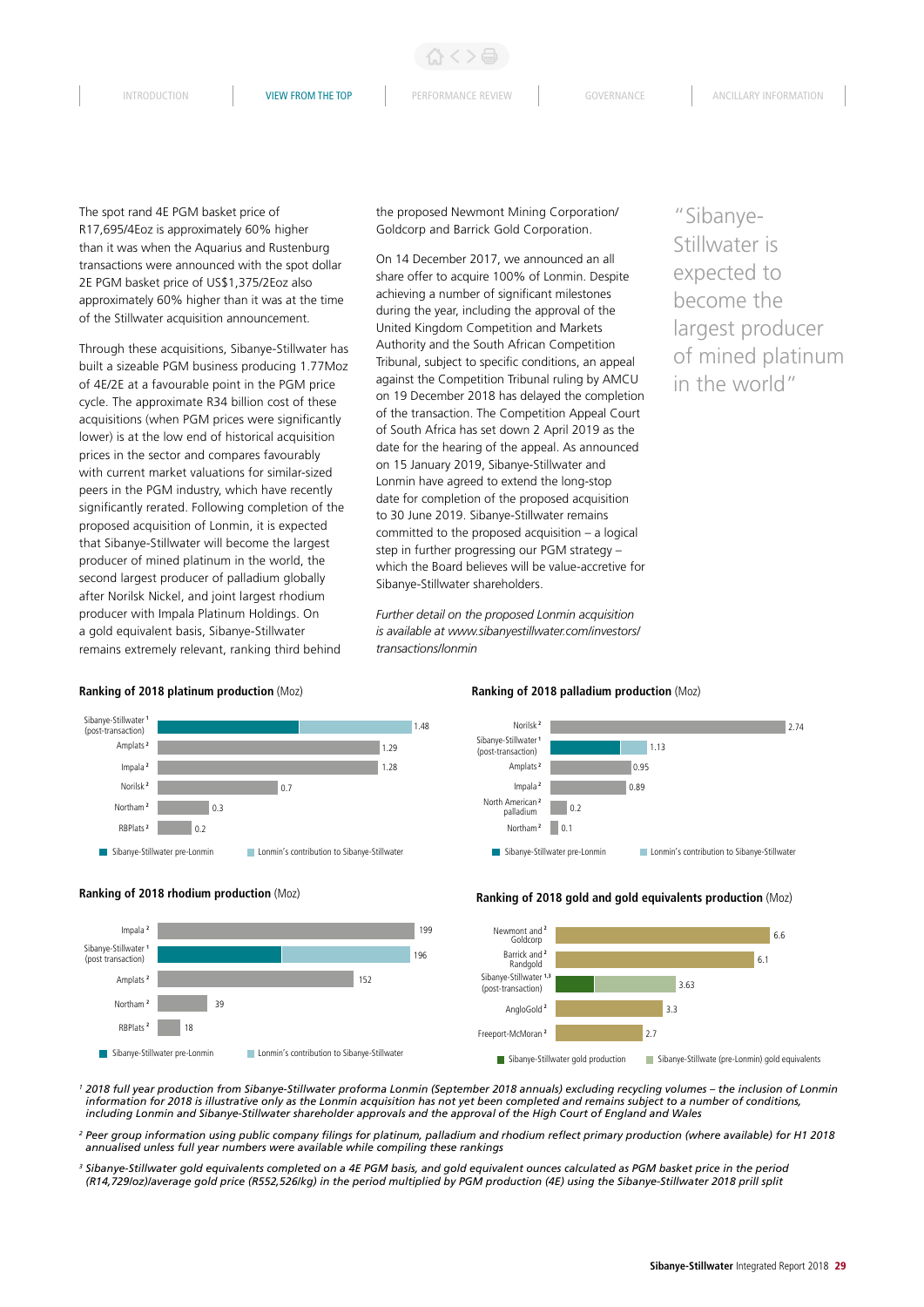# CHIEF EXECUTIVE OFFICER'S REVIEW CONTINUED

Palladium and rhodium prices have continued to rise in 2019 to date, underpinned by growing market consensus that the fundamental outlook for palladium and rhodium will remain positive for some years. Palladium is the primary product from our US PGM operations and forms an important component of the PGM basket from our South African PGM mines with rhodium, a critical component of diesel and gasoline autocatalysts, only produced in commercially relevant quantities in southern Africa.

The outlook for platinum is similarly constructive although a meaningful increase in the platinum price is still a couple of years out – by our estimation. Demand remains firm and a lack of capital investment in the South African mining industry, since the global financial crisis, is beginning to impact supply with a number of mine closures announced in the past two years. The rapid increase in palladium and rhodium prices has resulted in palladium trading at a more than US\$650/oz premium over platinum, for the first time in more than a decade, which is significantly higher than the US\$400/oz to US\$500/oz price we expected to incentivise substitution. Indeed there are nascent signs that testing of platinum as a partial substitute for palladium is taking place. Consistent with our long-held outlook for platinum, this implies an improvement in future demand although it is likely to only occur over a period of two or three years.

The outlook for gold is similarly positive albeit more muted than the very solid PGM fundamentals. Global political and economic uncertainty is likely to persist for some years to come, which has historically been supportive of gold demand and the gold price. Despite the recent operational challenges we have experienced, we remain committed to our SA gold operations and to restoring these quality assets to profitability once the AMCU strike has concluded.

The gold assets we inherited – Beatrix, Driefontein and Kloof – have created significant value for stakeholders since the unbundling of Sibanye Gold by Gold Fields. When Sibanye Gold listed, reserves were stated as 13.5Moz with an approximate operating life of eight to 10 years. Since then, our SA gold operations have produced approximately 8.6Moz of gold (approximately 64% of the initial reserves) and enabled us to build a substantial, long-life PGM business while returning over R4.1 billion in dividends to shareholders (at an average 4.9% dividend yield over a five-year period), which is approximately 40% of our market capitalisation on listing. Moreover, after producing 8.6Moz of gold in the past six years, gold reserves of 16.6Moz at the end of 2018 are still 23% higher than they were when Sibanye Gold was constituted. These quality assets provided a solid base from which we were able to build a large globally diversified precious metals company and will continue to contribute to the Group once the operations have normalised.

# NET ASSET VALUE

Sibanye-Stillwater has, through a series of favourably priced acquisitions at a low inflection point in the PGM price cycle, built a sizeable PGM business, which offers significant upside to a higher price environment.

The significant increase in the palladium and rhodium prices since these acquisitions were made, combined with consistent delivery of solid operational results, in our view, will result in significant value being delivered to all stakeholders.

At current market consensus commodity prices and exchange rates, and based on our life of mine (LoM) plans (discounted at an average rate of approximately 7.5% real), we have determined a net asset value (NAV) for the Group of approximately R80 billion. At spot precious metals prices (at 18 February 2019), the NAV increases to approximately R110 billion\*. Sibanye-Stillwater is currently trading at a 0.35x price to NAV, which is substantially lower than the average price to NAV of its South African gold and PGM peers.

Our primary focus in 2019 will be to ensure that the inherent value in our NAV flows through into our share price to reduce the price to NAV discount through consistent operational and financial delivery that reflects the benefits of the improved gold and PGM commodity price environments and ensures deleveraging of our balance sheet.

*\* Aspects beyond management control, such as volatile commodity prices, cost escalation, production disruptions, and changes to tax and other regulations, among others, could, however, materially impact the Group NAV*

"Quality assets provided a solid base from which we were able to build a large globally diversified precious metals company"

#### **Sibanye-Stillwater NAV analysis at spot on 18 February 2019 – trading at 0.35x** (R million)



*Source: Company internal model*